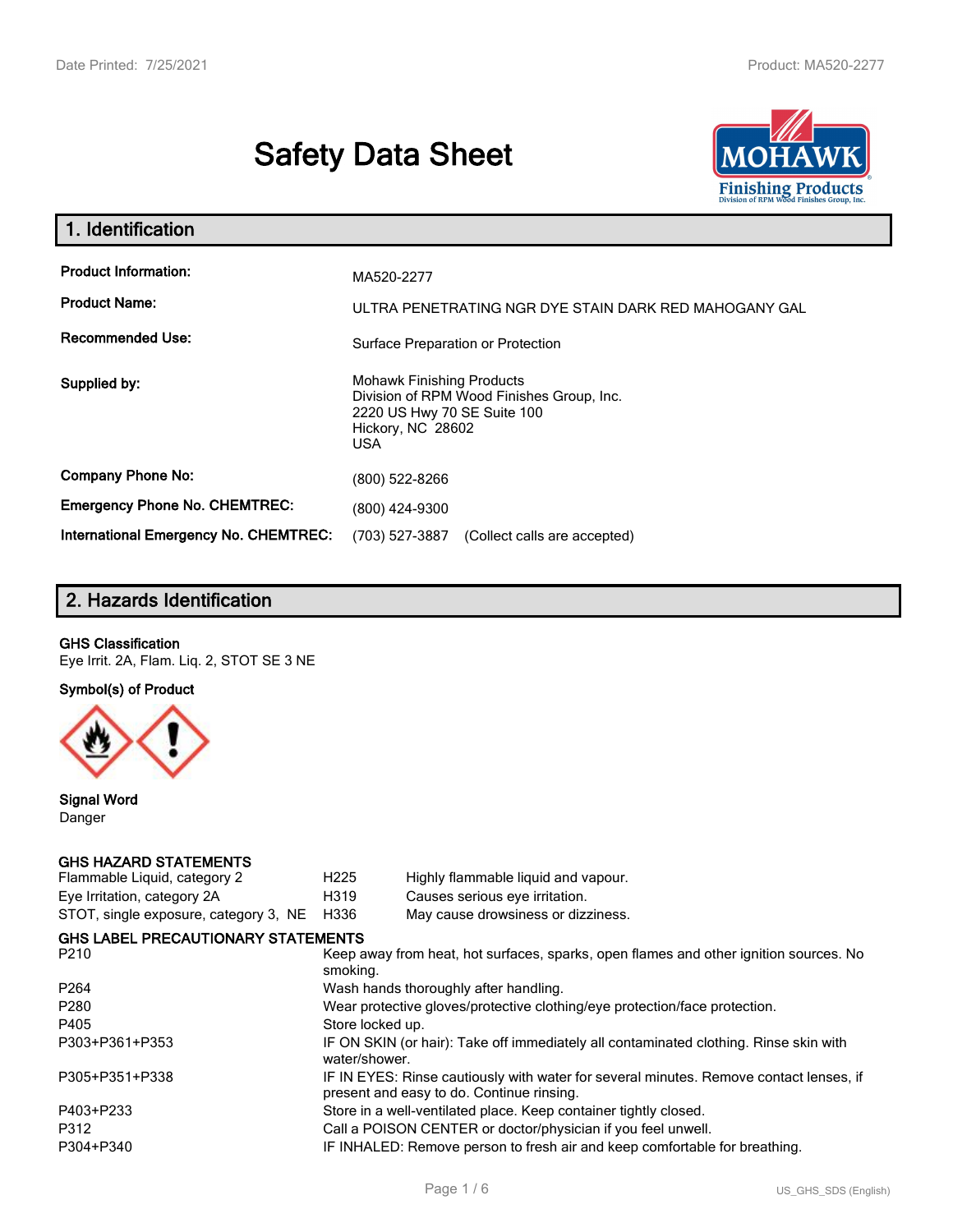| P337+P313                               | If eye irritation persists: Get medical advice/attention.      |  |  |  |
|-----------------------------------------|----------------------------------------------------------------|--|--|--|
| P403+P235                               | Store in a well-ventilated place. Keep cool.                   |  |  |  |
| <b>GHS SDS PRECAUTIONARY STATEMENTS</b> |                                                                |  |  |  |
| P <sub>240</sub>                        | Ground/bond container and receiving equipment.                 |  |  |  |
| P <sub>241</sub>                        | Use explosion-proof electrical/ventilating/lighting/equipment. |  |  |  |
| P <sub>242</sub>                        | Use only non-sparking tools.                                   |  |  |  |
| P <sub>243</sub>                        | Take precautionary measures against static discharge.          |  |  |  |
|                                         |                                                                |  |  |  |

## **3. Composition/Information on ingredients**

| <b>Chemical Name</b>              | CAS-No.  | Wt. %       | <b>GHS Symbols</b>    | GHS  |
|-----------------------------------|----------|-------------|-----------------------|------|
| acetone                           | 67-64-1  | 75-100      | GHS02-GHS07           | H225 |
| ethanol                           | 64-17-5  | $2.5 - 10$  | GHS02                 | H225 |
| propylene glycol monomethyl ether | 107-98-2 | $0.1 - 1.0$ | GHS02-GHS06-<br>GHS07 | H226 |

**GHS Statements** H225-302-319-332-336 H226-331-336

The exact percentage (concentration) of ingredients is being withheld as a trade secret.

The text for GHS Hazard Statements shown above (if any) is given in the "Other information" Section.

## **4. First-aid Measures**



FIRST AID - EYE CONTACT: IF IN EYES: Rinse cautiously with water for several minutes. Remove contact lenses, if present and easy to do. Continue rinsing. If eye irritation persists: Get medical advice/attention.

FIRST AID - SKIN CONTACT: IF ON SKIN (or hair): Take off immediately all contaminated clothing. Rinse skin with water/shower.

FIRST AID - INGESTION: IF SWALLOWED: rinse mouth. Do NOT induce vomiting. IF exposed or if you feel unwell: Call a POISON CENTER or doctor/physician.

FIRST AID - INHALATION: IF INHALED: Remove person to fresh air and keep comfortable for breathing.

## **5. Fire-fighting Measures**

**SPECIAL FIREFIGHTING PROCEDURES:** Evacuate all persons from the fire area to a safe location. Move non-burning material, as feasible, to a safe location as soon as possible. Fire fighters should be protected from potential explosion hazards while extinguishing the fire. Wear self-contained breathing apparatus (SCBA) and full fire-fighting protective clothing. Thoroughly decontaminate all protective equipment after use. Containers of this material may build up pressure if exposed to heat (fire). Use water spray to cool fire-exposed containers. Use water spray to disperse vapors if a spill or leak has not ignited. DO NOT extinguish a fire resulting from the flow of flammable liquid until the flow of the liquid is effectively shut off. This precaution will help prevent the accumulation of an explosive vapor-air mixture after the initial fire is extinguished.

**FIREFIGHTING EQUIPMENT:** This is a NFPA/OSHA Class 1B or less flammable liquid. Follow NFPA30, Chapter 16 for fire protection and fire suppression. Use a dry chemical, carbon dioxide, or similar ABC fire extinguisher for incipeint fires. Water may be used to cool and prevent rupture of containers that are exposed to heat from fire.

# **6. Accidental Release Measures**

#### **ENVIRONMENTAL MEASURES:** No Information

**STEPS TO BE TAKEN IN CASE MATERIAL IS RELEASED OR SPILLED:** Follow personal protective equipment recommendations found in Section VIII. Personal protective equipment needs must be evaluated based on information provided on this sheet and the special circumstances created by the spill including; the material spilled, the quantity of the spill, the area in which the spill occurred, and the training and the expertise of employees in the area responding to the spill. Never exceed any occupational exposure limits. Shut off ignition sources; including electrical equipment and flames. Do not allow smoking in the area. Do not allow the spilled product to enter public drainage system or open waterways.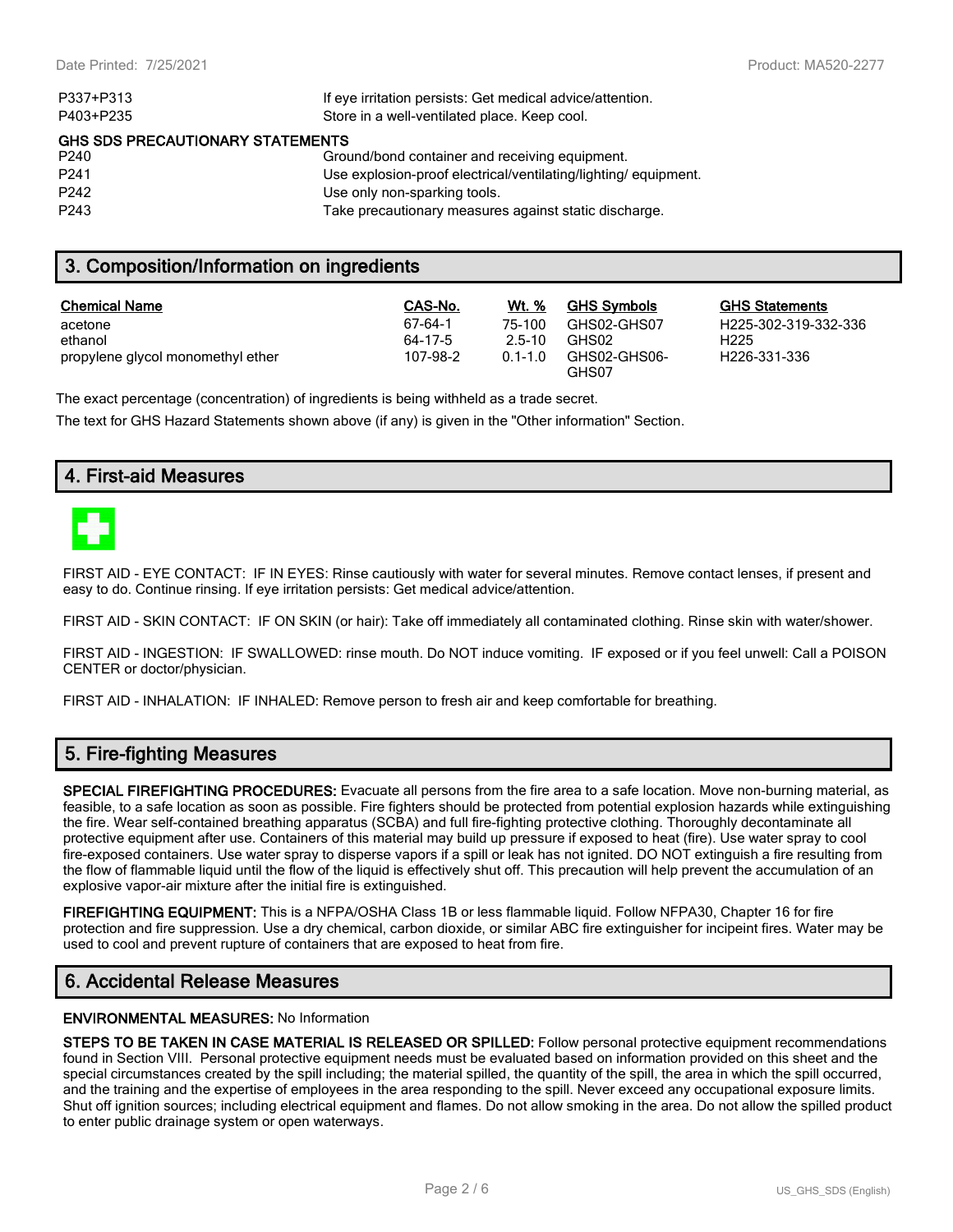# **7. Handling and Storage**



**HANDLING:** Avoid inhalation and contact with eyes, skin, and clothing. Wash hands thoroughly after handling and before eating or drinking. In keeping with safe handling practices, avoid ignition sources (smoking, flames, pilot lights, electrical sparks); ground and bond containers when transferring the material to prevent static electricity sparks that could ignite vapor and use spark proof tools and explosion proof equipment. Empty containers may retain product residue or vapor. Do not pressurize, cut, weld, braze, solder, drill, grind, or expose container to heat, flame, sparks, static electricity, or other sources of ignition. Any of these actions can potentially cause an explosion that may lead to injury.

**STORAGE:** Keep containers closed when not in use. Store in cool well ventilated space away from incompatible materials.

# **8. Exposure Controls/Personal Protection**

| Ingredients with Occupational Exposure Limits |                      |                       |                          |                         |
|-----------------------------------------------|----------------------|-----------------------|--------------------------|-------------------------|
| <b>Chemical Name</b>                          | <b>ACGIH TLV-TWA</b> | <b>ACGIH-TLV STEL</b> | <b>OSHA PEL-TWA</b>      | <b>OSHA PEL-CEILING</b> |
| acetone<br>ethanol                            | $250$ ppm<br>N.D.    | 500 ppm<br>$1000$ ppm | $1000$ ppm<br>$1000$ ppm | N.D.<br>N.D.            |
| propylene glycol monomethyl ether             | 50 ppm               | $100$ ppm             | N.D.                     | N.D.                    |

**Further Advice: MEL = Maximum Exposure Limit OES = Occupational Exposure Standard SUP = Supplier's Recommendation Sk = Skin Sensitizer N.E. = Not Established N.D. = Not Determined**

#### **Personal Protection**



**RESPIRATORY PROTECTION:** Use adequate engineering controls and ventilation to keep levels below recommended or statutory exposure limits. If exposure levels exceed limits use appropriate approved respiratory protection equipment.





**EYE PROTECTION:** Wear chemical-resistant glasses and/or goggles and a face shield when eye and face contact is possible due to splashing or spraying of material.



**OTHER PROTECTIVE EQUIPMENT:** No Information

**HYGIENIC PRACTICES:** It is good practice to avoid contact with the product and/or its vapors, mists or dust by using appropriate protective measures. Wash thoroughly after handling and before eating or drinking.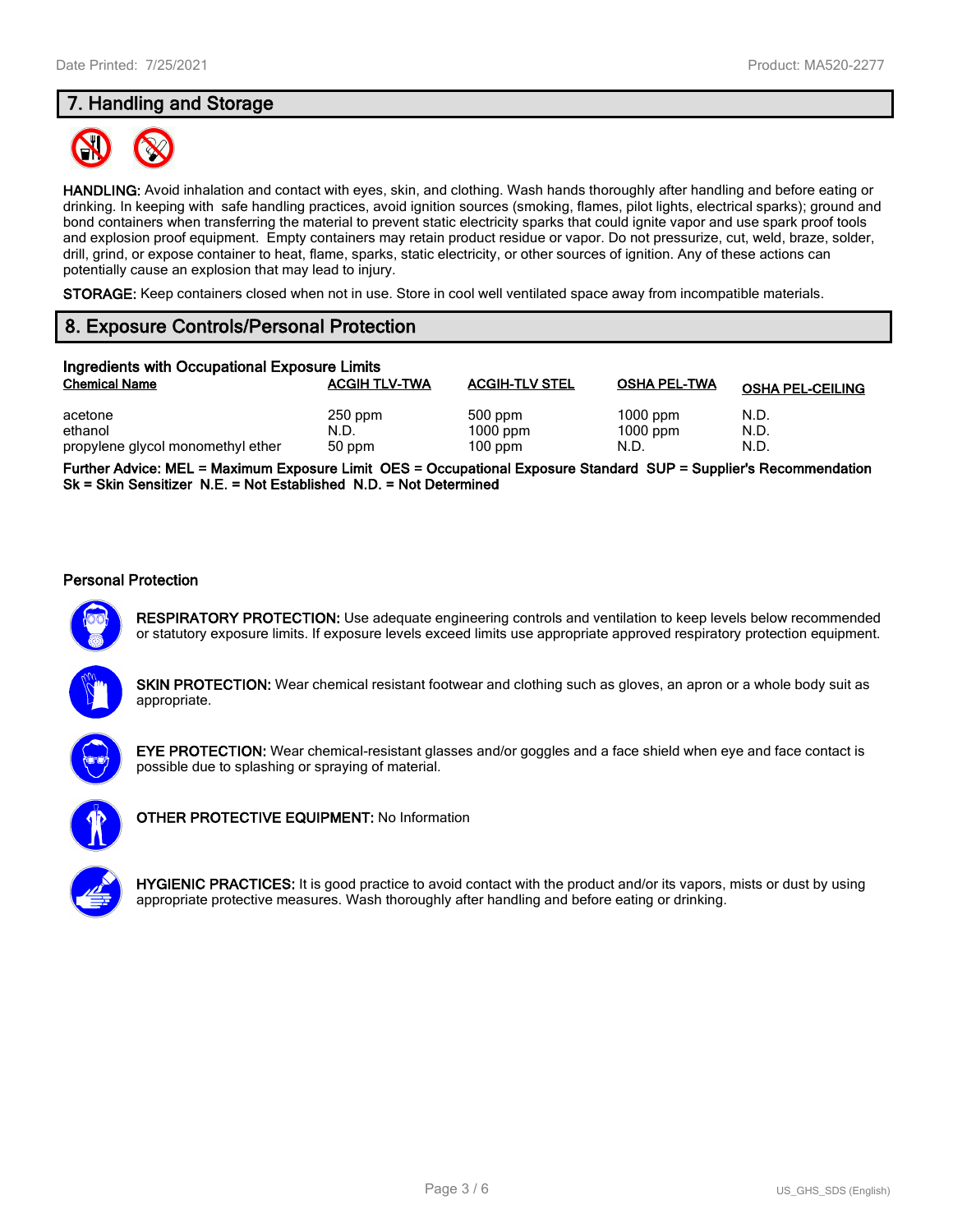**N.I. = No Information**

# **9. Physical and Chemical Properties**

| Appearance:                    | <b>Colored Liquid</b>      | <b>Physical State:</b>                      | <b>LIQUID</b>  |
|--------------------------------|----------------------------|---------------------------------------------|----------------|
| Odor:                          | <b>Strong Solvent</b>      | <b>Odor Threshold:</b>                      | Not determined |
| Density, g/cm3:                | 0.822                      | pH:                                         | Not determined |
| Freeze Point, °F:              | Not determined             | Viscosity:                                  | Not determined |
| <b>Solubility in Water:</b>    | Not determined             | Partition Coefficient, n-octanol/<br>water: | Not determined |
| Decomposition temperature, °F: | Not determined             | <b>Explosive Limits, %:</b>                 | Not determined |
| Boiling Range, °F:             | $>100$ °F                  | Flash Point, °F:                            | $-4$ $\circ$ F |
| Combustibility:                | <b>Supports Combustion</b> | Auto-Ignition Temperature, °F:              | Not determined |
| <b>Evaporation Rate:</b>       | Faster than Diethyl Ether  | Vapor Pressure, mmHg:                       | Not determined |
| <b>Vapor Density:</b>          | Not determined             |                                             |                |

# **10. Stability and reactivity**

**STABILITY:** Stable under normal conditions.

**CONDITIONS TO AVOID:** Heat, flames and sparks.

**INCOMPATIBILITY:** Acids, Bases, Oxidizing agents

**HAZARDOUS DECOMPOSITION PRODUCTS:** Not determined.

## **11. Toxicological information**

**Practical Experiences**

**EMERGENCY OVERVIEW:** No Information

**EFFECT OF OVEREXPOSURE - EYE CONTACT:** No Information

**EFFECT OF OVEREXPOSURE - INGESTION:** No Information

**EFFECT OF OVEREXPOSURE - INHALATION:** No Information

**EFFECT OF OVEREXPOSURE - SKIN CONTACT:** No Information

**CARCINOGENICITY:** No Information

#### **PRIMARY ROUTE(S) OF ENTRY:**

**Eye Contact, Skin Contact, Inhalation**

# **Acute Toxicity Values**

**The acute effects of this product have not been tested. Data on individual components are tabulated below**

| CAS-No. | <b>Chemical Name</b> |
|---------|----------------------|
| 67-64-1 | acetone              |

**Casary Chemical Chemical LD50 Chemical LD50 Vapor LC50** 1800 mg/kg Rat 20000 mg/kg Rabbit 50.1 mg/L Rat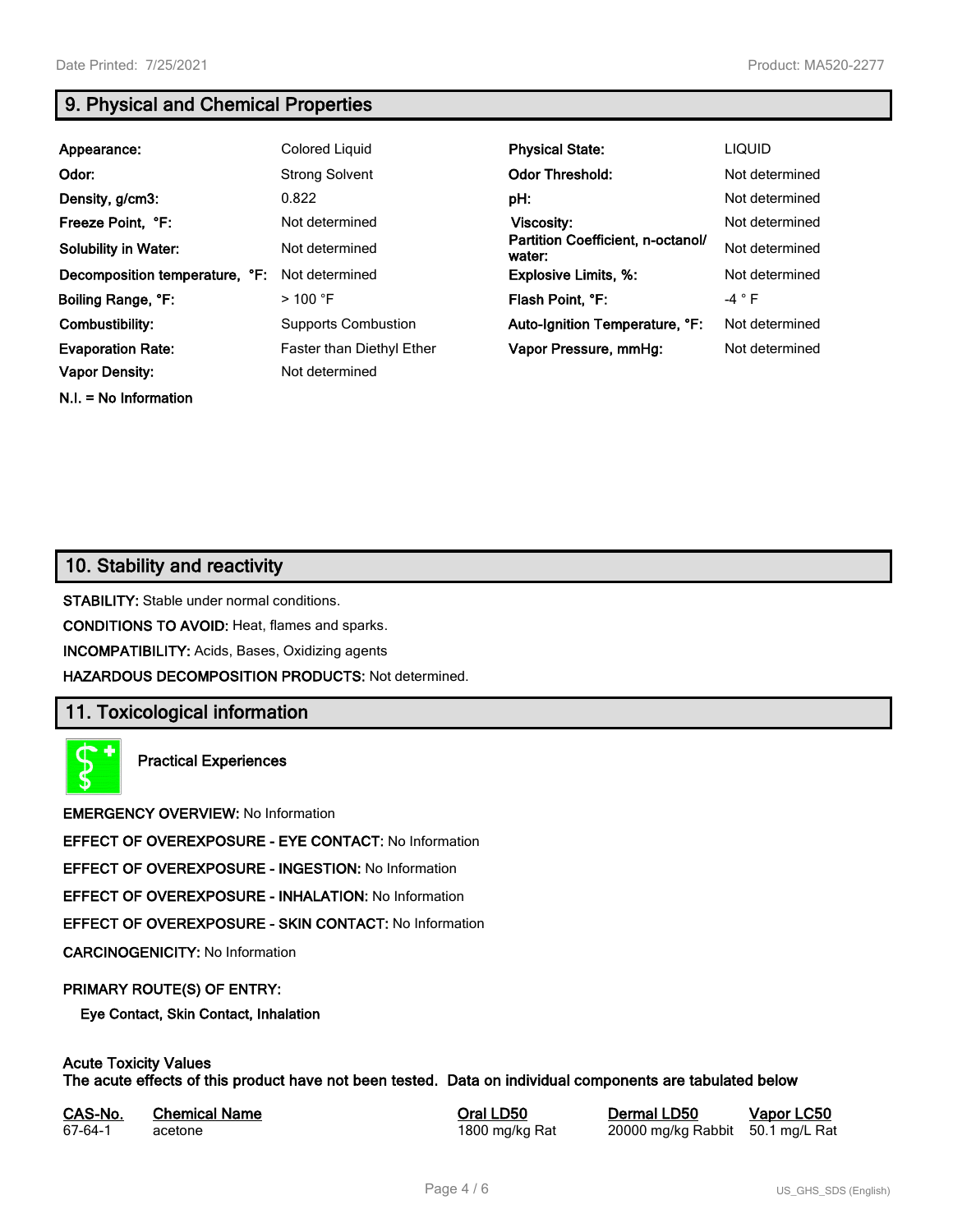64-17-5 ethanol 7060 mg/kg Rat 15,800 mg/kg 124.7 mg/L Rat 107-98-2 propylene glycol monomethyl ether 5000 mg/kg Rat 13000 mg/kg Rabbit >6 mg/L Rat

#### **N.I. = No Information**

## **12. Ecological information**

**ECOLOGICAL INFORMATION:** Ecological evaluation of this material has not been performed; however, do not allow the product to be released to the environment without governmental approval/permits.

## **13. Disposal Information**



**Product**

**DISPOSAL METHOD:** Waste from this material may be a listed and/or characteristic hazardous waste. Dispose of material, contaminated absorbent, container and unused contents in accordance with local, state, and federal regulations.

**STEPS TO BE TAKEN IN CASE MATERIAL IS RELEASED OR SPILLED:** Follow personal protective equipment recommendations found in Section VIII. Personal protective equipment needs must be evaluated based on information provided on this sheet and the special circumstances created by the spill including; the material spilled, the quantity of the spill, the area in which the spill occurred, and the training and the expertise of employees in the area responding to the spill. Never exceed any occupational exposure limits. Shut off ignition sources; including electrical equipment and flames. Do not allow smoking in the area. Do not allow the spilled product to enter public drainage system or open waterways.

## **14. Transport Information**

**SPECIAL TRANSPORT PRECAUTIONS:** No Information

**DOT:** CONSUMER COMMODITY

**IATA:** UN1263, PAINT, 3, II

**IMDG:** UN1263, PAINT, 3, II

## **15. Regulatory Information**

### **U.S. Federal Regulations:**

#### **CERCLA - SARA Hazard Category**

This product has been reviewed according to the EPA 'Hazard Categories' promulgated under Sections 311 and 312 of the Superfund Amendment and Reauthorization Act of 1986 (SARA Title III) and is considered, under applicable definitions, to meet the following categories:

Fire Hazard, Acute Health Hazard

#### **SARA SECTION 313**

This product contains the following substances subject to the reporting requirements of Section 313 of Title III of the Superfund Amendment and Reauthorization Act of 1986 and 40 CFR part 372:

No Sara 313 components exist in this product.

#### **TOXIC SUBSTANCES CONTROL ACT**

This product contains the following chemical substances subject to the reporting requirements of TSCA 12(B) if exported from the United States: